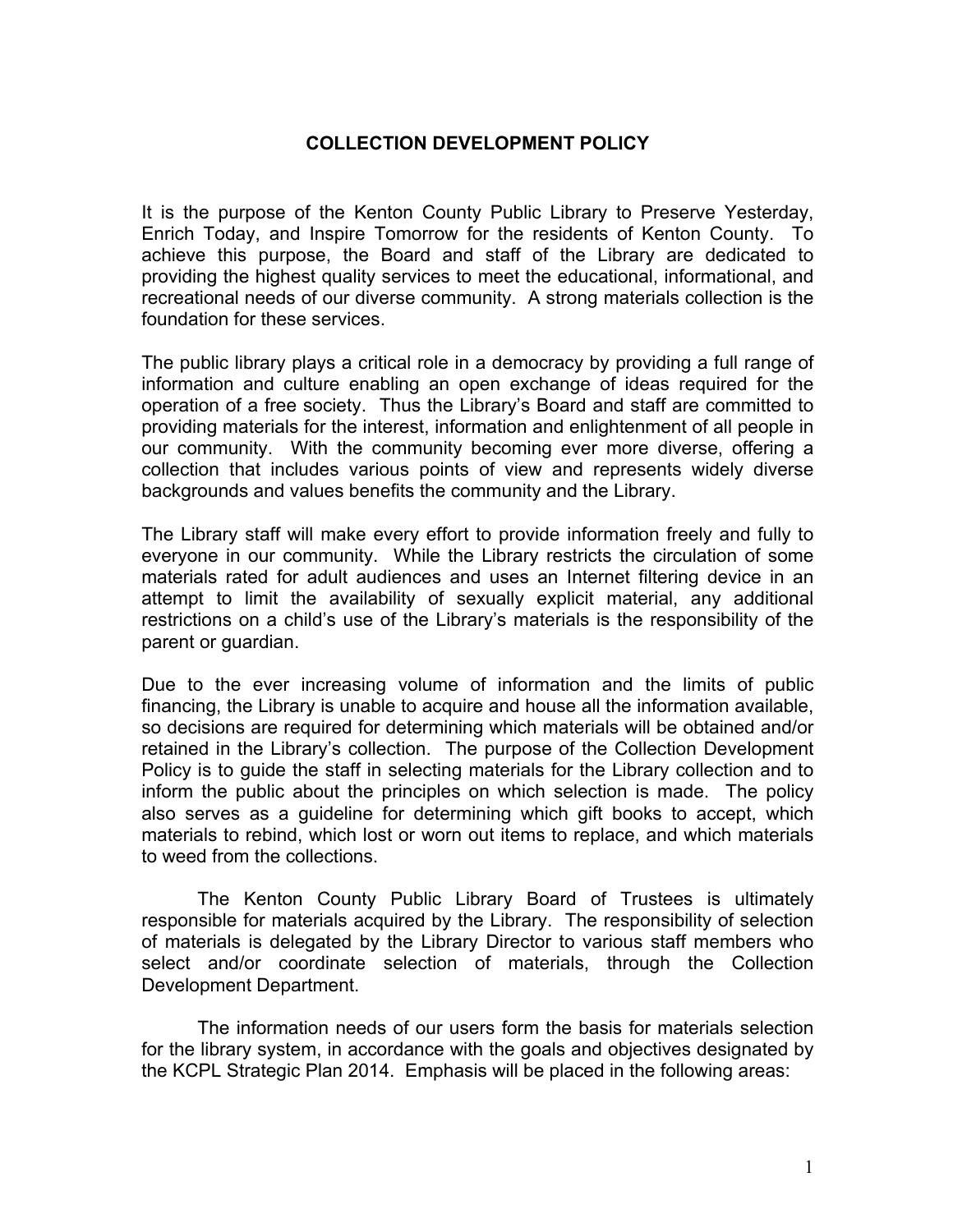- I. Create Lifelong Readers and Learners
	- A. Opening the door of learning to preschoolers. Materials selected in this area will assist in introducing preschoolers to the vast array of knowledge available in the Library and in their world.
	- B. Independent learning center. The Library will attempt to provide resources for individuals who are pursuing learning and information outside traditional educational pathways. A wide range of topics and formats will be available in an attempt to fulfill this need.
	- C. Support of learners in all formal education centers. While no attempt can be made to purchase all curriculum materials, the Library will strive to maintain a materials collection that complements collections of other educational institutions in our area. Materials may be selected for the Library's collection for potential use in research.
- II. Stimulate Imagination. Popular materials. As a result of this commitment, much emphasis will be placed on purchasing as many current, high demand, high interest materials in various formats as the budget allows. Often these items will need to be purchased pre-review on the basis of demand or anticipated demand.
- III. Connect to the Online World. Reference. Materials selected for this area provide ready access to factual information on a variety of subjects of interest to public library patrons and include both print and non-print formats. Electronic resources will be emphasized in order to provide access equally from all locations and remotely when possible.
- IV. Know Your Community Past and Present. Local history and genealogy. It is the Library's goal to collect and maintain the region's definitive collection of Northern Kentucky history and genealogy. As many resources as possible will be collected and archived in this area, with emphasis on Kenton County and Northern Kentucky. Because of the nature of the materials and the difficulty of duplication, most of this collection will be located at the Covington Branch. As technology and funding allows, however, materials in this collection will be digitized and made available at the other locations and remotely.

Selection tools used by the staff in developing the collection include: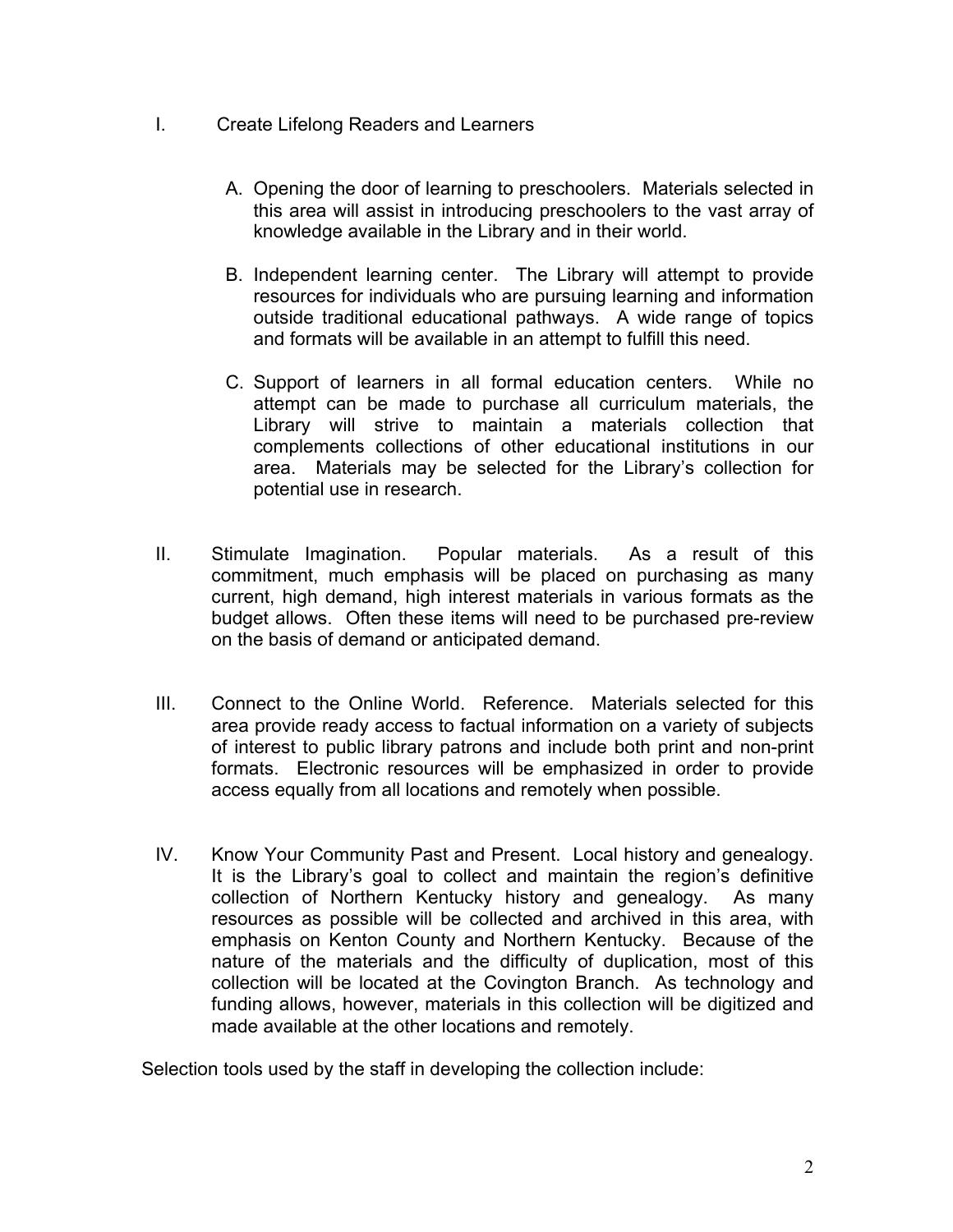- 1. Review literature
	- a. Library Journal
	- b. Booklist
	- c. Publisher's Weekly
	- d. Horn Book
	- e. Bulletin of the Center for Children's Books
	- f. School Library Journal
	- g. Kirkus
	- h. Other review sources such as newspapers or magazines
- 2. Standard lists
	- a. Public Library Catalog
	- b. Fiction Catalog
	- c. Children's Catalog
	- d. Guide to Reference Books
- 3. Publisher's and jobber's catalogs
- 4. Best Seller lists
- 5. Patron requests
- 6. Subject bibliographies prepared by various qualified individuals or institutions
- 7. Newspapers, radio, television, or other media publicity
- 8. Internet sources
- 9. Various standing order plans which are set up because of the nature of the information or popularity of authors.

Certain selection criteria are used when evaluating all acquisitions, whether purchased or donated. Several of these criteria and combinations of criteria may be used when considering materials. Materials are evaluated on the significance of the entire work rather than individual parts. An item does not need to meet all of the criteria to be acceptable.

Criteria to be considered include:

- 1. Authority and reliability
	- a. Reputation and/or authority of author, editor, or illustrator
	- b. Reputation and reliability of publisher
	- c. Material should be appropriate to the age group for which it is written
- 2. Treatment
	- a. Accuracy
	- b. Contemporary significance or permanent value
	- c. Comprehensiveness or depth of treatment
	- d. Representation of various points of view
	- e. Relation to existing collection and to other material on the subject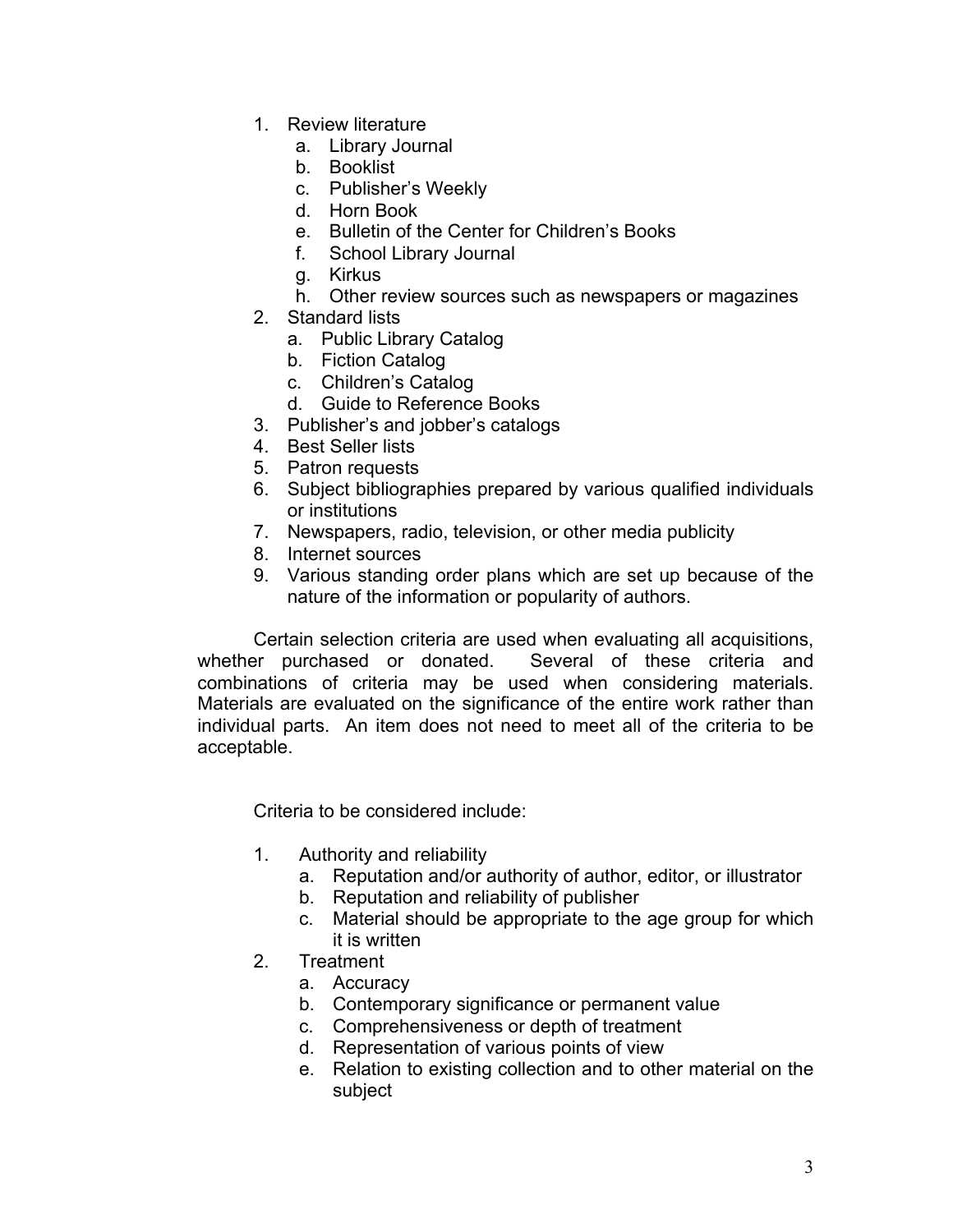- f. Literary excellence of style and readability
- 3. Accessibility of information
	- a. Scarcity of information on the subject
	- b. Availability of material on the subject in other area libraries or through interlibrary loan or on the Internet
	- c. Inclusion of indexes, bibliographies, etc.
- 4. Format
	- a. Binding, paper, type, design, electronic
	- b. Arrangement of material
	- c. Language
	- d. Appropriateness and effectiveness of the medium to the content
	- e. Special features such as index, charts, maps, etc.
- 5. Media attention or publicity
- 6. Requests or anticipated requests by patrons
- 7. Historic value to the community
- 8. Collection development policies as explained later in this document
- 9. Price and availability

Each area of the collection has individual needs when considering materials to be selected. Generally speaking, popular demand is a strong consideration in selection of items for the collection. Emphasis will be placed on the timely acquisition of best sellers and other heavily marketed popular items. The Library holds membership in OCLC Interlibrary Loan Service, SouthWest Ohio and Neighboring Libraries (SWON), and Kentucky Virtual Library, which enables the Library to satisfy patron demand for other materials from a broader base than its own collection.

Library cardholders are encouraged to suggest titles for inclusion in the collection. Such requests are considered on an item by item basis. Suggested titles are judged by the standards listed above, just as are all items considered for addition to the collection. Price, perceived interest by others, and continued value to the collection are key factors in determining whether to add a requested item to the collection.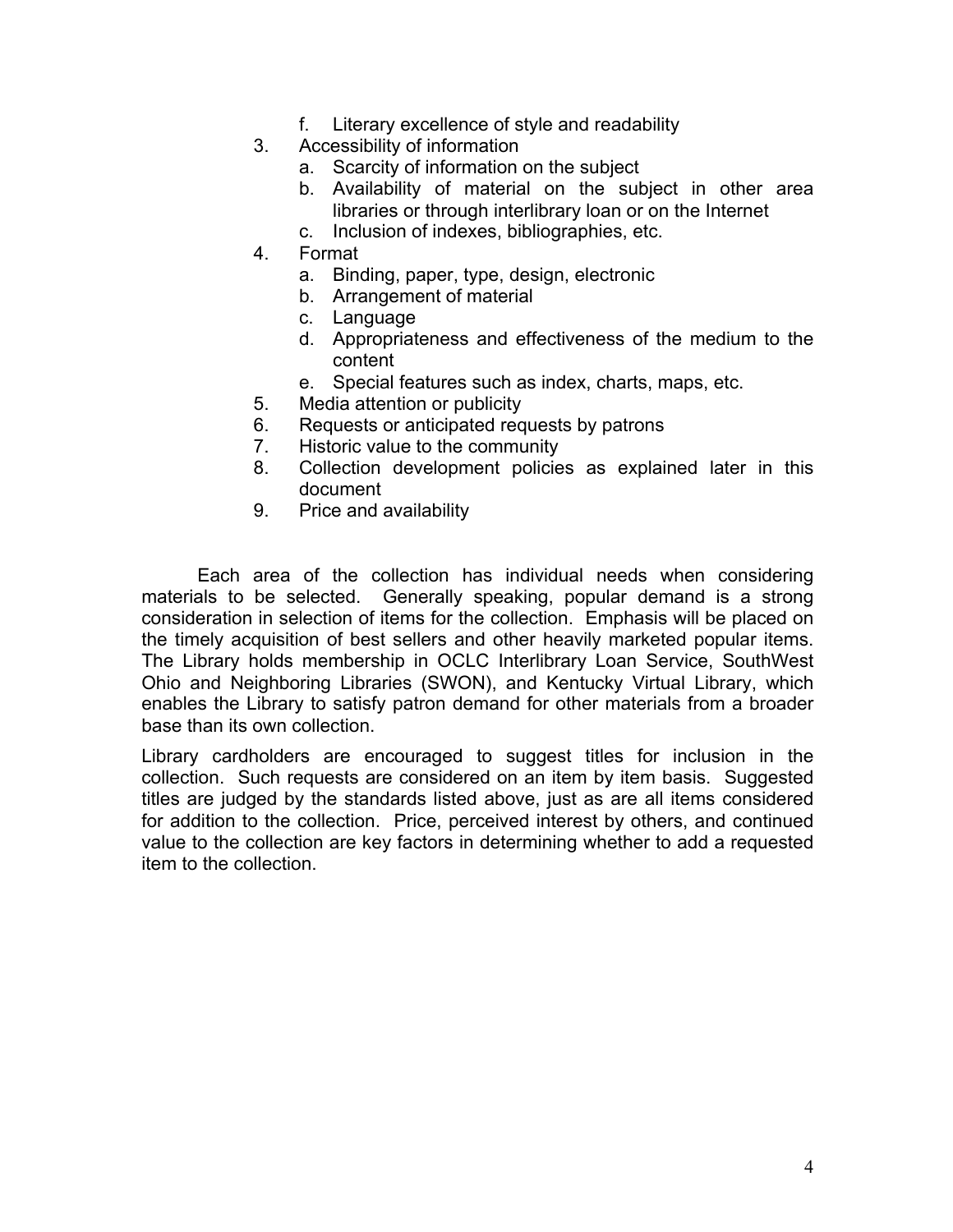Adult Fiction Public demand is the primary criteria in selection of fiction. It is selected to satisfy recreational reading needs of the adult public and the Library sets no arbitrary standard of literary quality. Taking into account that adults vary greatly in education, interests, tastes, and reading skills, the Library attempts to select items which are of interest to a wide audience of users. Literary classics will also be purchased. Paperback fiction is added through gifts, and some paperback fiction is purchased. The paperback format of a book is purchased when hardback editions are not available or to provide additional copies of popular titles.

To further meet the high demand for current bestsellers A Quick Pick Collection was added to KCPL in July, 2011. The specially marked items of adult fiction, non-fiction, and adult and juvenile DVDs are non-holdable, non-renewable, and circulate to patrons on a first come, first serve basis.

Adult Nonfiction Nonfiction materials are added with consideration of the various backgrounds, abilities and levels of education which are identifiable within the community. Local needs and interests of the members of the community are also considered. Currency of topic and information will be the key factor in selection of this area of the collection.

Books on CD and Playaways Emphasis will be placed on unabridged books on CD, both fiction and nonfiction, for adults and children.

Young Adult Material in this area is selected to appeal to young adults of middle school through high school age. The Young Adult (YA) fiction collection is a transition from juvenile to adult material and must particularly relate to needs and interests of adolescents. Some duplication of juvenile or adult fiction titles may occur as a result of this interest level. Emphasis is on popular material but less popular items which show excellence in content or style are also included, such as award winning books. Paperbacks are purchased extensively to supplement the hardback collection. Nonfiction for this level is selected for its YA content and reading level. These materials may also be duplicated in the Adult or Children's nonfiction collections.

Juvenile Fiction and Nonfiction Material in this area is selected to serve recreational and informational needs and interests of children from infants into middle school. Some duplicates of young adult titles may occur as a result of this interest level. A variety of print and non-print materials are selected for all levels of children's understanding and reading abilities. The basic criteria listed above are used in selection with emphasis on appeal to children and educational contribution. Fiction is equally as important as nonfiction, and literary quality is a primary criteria in selection. Special attention is given to award winning books, while popular/in demand titles or series are also purchased. Paperbacks are purchased extensively because of their appeal and to supplement the hardback collection, and also for ease of transport to other locations.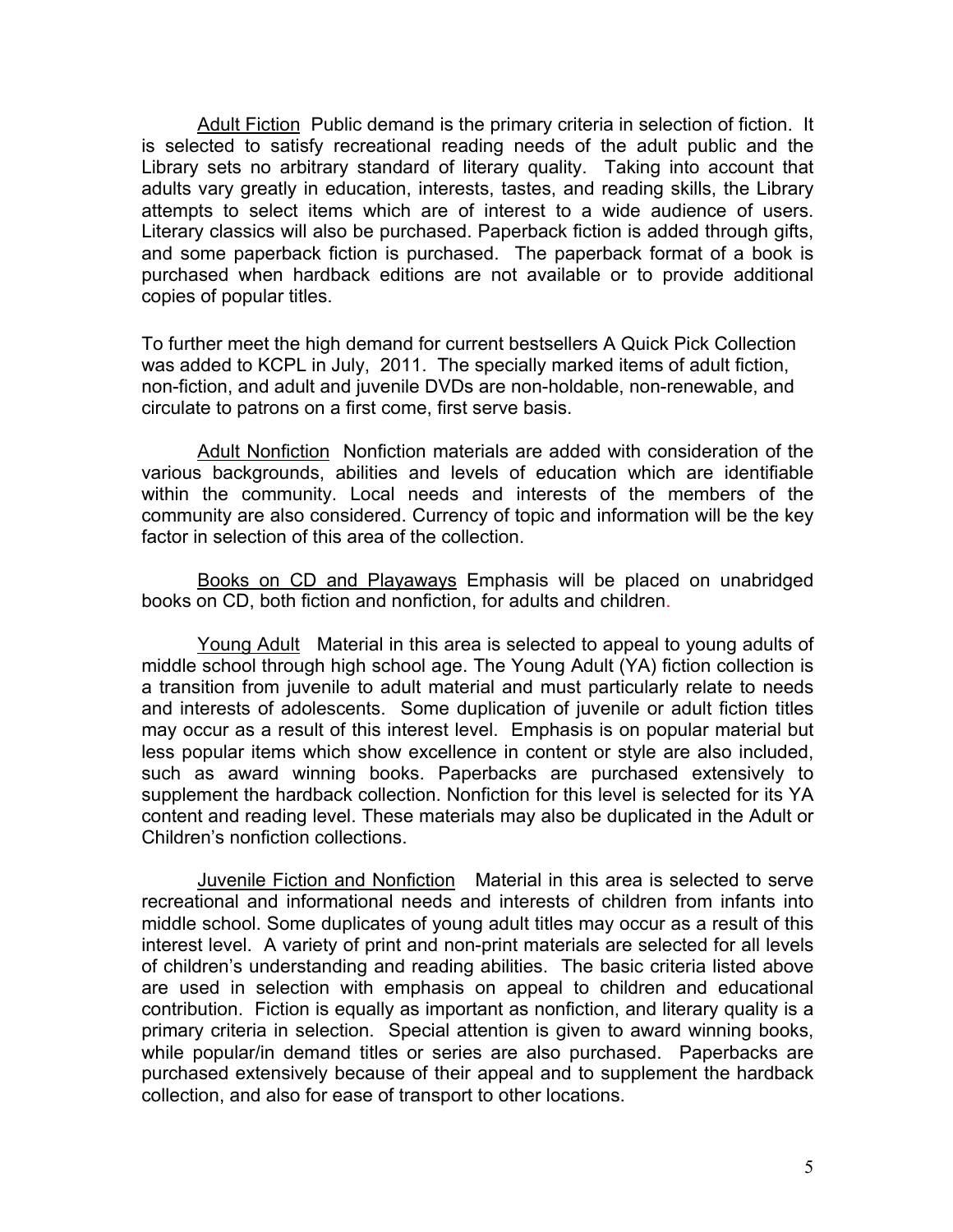Reference Materials in this area are acquired in order to provide ready access to factual information. Selections include but are not limited to almanacs, directories, encyclopedias, and indexes. Materials in such non print formats as microfilm, microfiche, electronic resources will also be included. Particular attention is paid to accuracy and currency of the information. This collection is non-circulating.

E-Books The Library provides downloadable materials for both the adult and juvenile collections. Collection Development works with the Digital Branch Librarian to select appropriate vendors to supply this content. Materials for this collection are chosen using the same criteria listed above for the physical collection.

Web Based Reference Sources Increased emphasis will be devoted to acquiring web based reference sources in order to insure currency and more widespread access to information. Databases in this area are selected by the Digital Branch Librarian in order to provide access to quality information to all Library locations as well as patrons outside the Library when available. The databases in this collection are frequently updated. The varieties of databases selected are also intended to serve all ages of information seekers.

Kentucky and Local History The goal of the Kenton County Public Library in this part of the collection is to provide the most comprehensive and in depth Kentucky collection in the area, documenting the political, cultural and economic history of the Commonwealth of Kentucky with a strong emphasis on the Northern Kentucky Region, especially Kenton County. KCPL is the major repository for this material in Greater Cincinnati. Types of materials which are collected include books, microform, photos, maps, paper ephemera, pamphlets, online databases, and music.

The library also collects genealogical materials that will assist patrons in researching their family history. The geographic focus of this collection is the Commonwealth of Kentucky, with a strong emphasis on Northern Kentucky and Kenton County.

The majority of these collections are non-circulating.

Maps Emphasis is placed on the collection of maps pertaining to Kenton County and Northern Kentucky. Included are road maps, government maps, and other special topic maps. Maps of other areas of Kentucky are selectively acquired as are general U.S. and world maps which do not appear in atlases.

Large Print Material Large print material is selectively acquired to meet general recreational and informational reading needs of adult and juvenile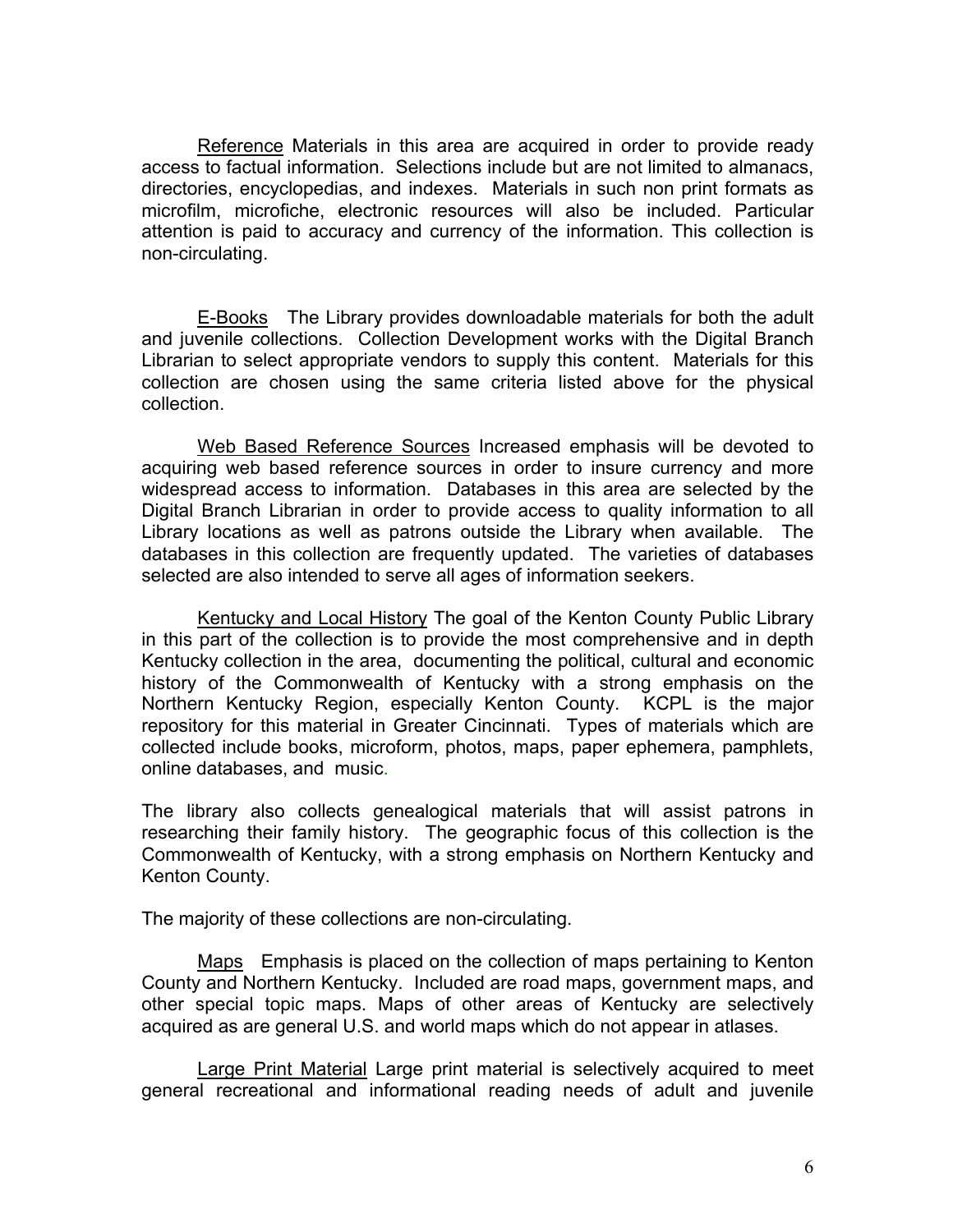visually impaired patrons. Material is purchased for use in the Homebound program as well as by the general public and some selection may be based on the needs of homebound users.

Textbooks The library does not generally attempt to collect textbooks. They will be acquired only when they supply the best or only information available on a subject. They will not be acquired or duplicated to satisfy the demands of a particular institution or curriculum.

Periodicals The library acquires periodicals in order to provide recreational reading, to provide information supplemental to the book collection, and to provide material that is not yet and may never be in book form. Selection criteria for periodicals are the same as those for books and other materials. The Library participates in the Kentucky Union List of Serials which enables the Library to reach beyond the scope of its collection to satisfy patron demand. The Library will rely heavily on electronic sources for back issues.

Newspapers Newspapers are acquired for recreational reading, to meet reference needs, and to provide current information. Subscriptions are held for most local, selected major Kentucky, and national newspapers. Complete back files will be maintained at the Covington Branch only for certain local papers of Kenton County, Covington, and Newport. The preferred method of keeping these records will be on microfilm.

Government Documents The Library acquires government publications which are important for reference or popular reading and study. Emphasis is placed on documents pertaining to Kentucky and especially to Kenton County. As a State Data Center Affiliate, the Library receives and maintains a collection of U.S. Census material pertaining to Kentucky, Kentucky demographic information, and other statistical data. Local full depository libraries are located at Northern Kentucky University, University of Cincinnati, and the Public Library of Cincinnati and Hamilton County.

Audio Visual Material (CDs, DVDs, and video games) are selected by the A-V Specialist to supplement the traditional print collection and to provide information and entertainment not available in print format. In addition to the general selection criteria, particular consideration is given to composition, production quality, appropriateness of format to subject, and ease of use.

• DVDs: Emphasis is placed on popular, classic and award-winning feature films, television productions, children's features, and educational and instructional videos. Closed captioned videos will be purchased when possible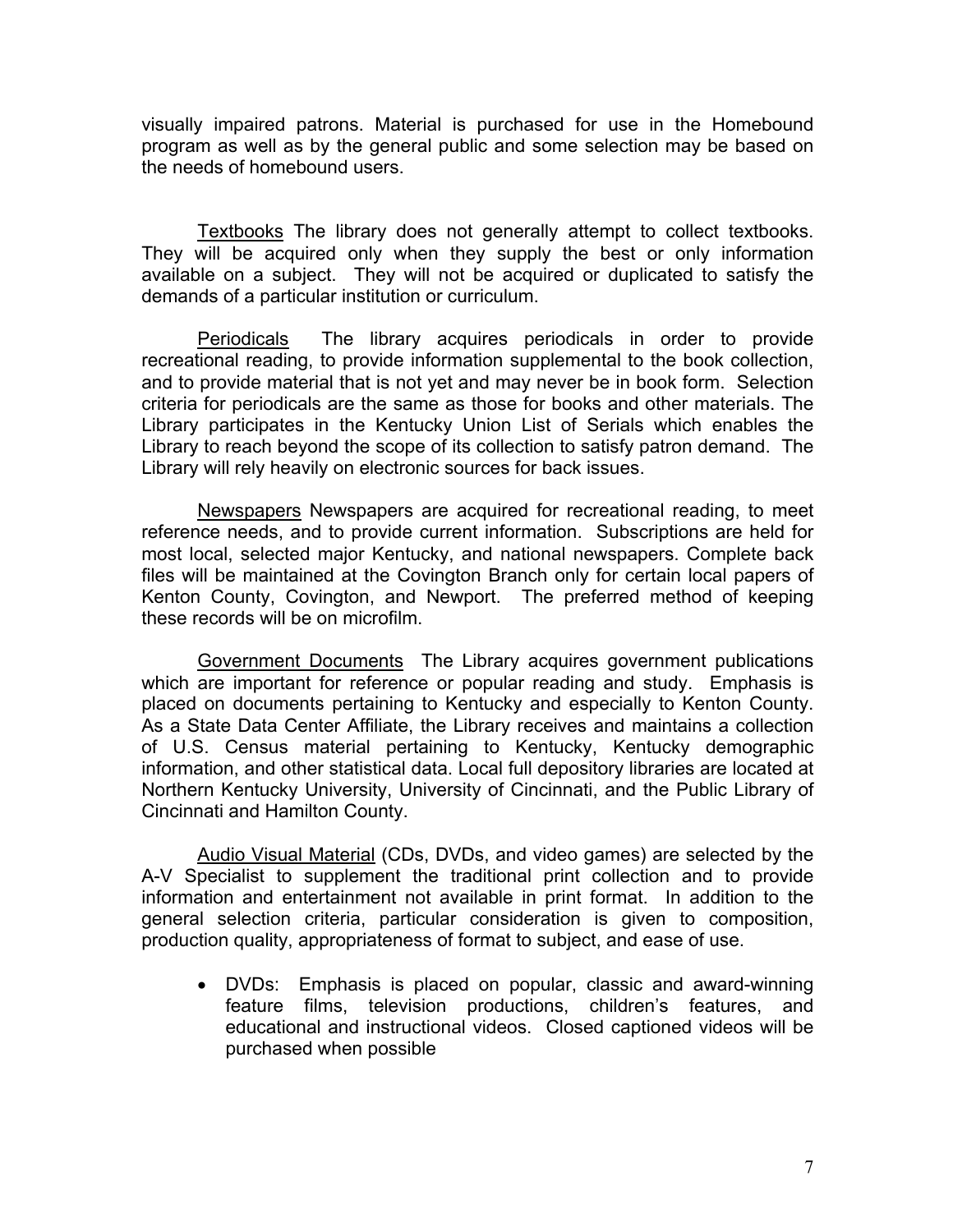- Music on CDs: Emphasis is placed on a wide range of popular music for both adults and children. Music CDs with a 'Parental Advisory' label will be classified as CD-X, and will not be loaned to people under the age of 18 without expressed permission from a parent or caregiver.
- Video games: Emphasis is placed on popular, classic and award winning video games for both the Adult and Children's departments. Ratios of games systems purchased will follow current system demand. Video games rated 'Mature' will be classified as VG-X and will not be loaned to people under the age of 18, without expressed permission from a parent or caregiver.

Other Media Other non-print sources of information or entertainment may be considered for inclusion in the Library's collection as demand and technological advances warrant.

Other Collections The Library has several special collections to meet the unique needs of certain portions of the community. These collections include, but are not limited to, book club kits, curriculum packs, new readers materials, the Racing to Read van collection, and the Spanish collection.

Library Website The Library maintains a website on the World Wide Web which contains information about the Library, provides access to the Library's catalog, and allows each patron access to his or her own circulation record. Patrons may renew items and place holds through the website. The site also provides links to various other informational websites and an electronic collection which has been determined by the Digital Branch Librarian to be of interest to patrons. These sites on numerous subjects are examined and collected by various staff members and submitted to the Digital Branch Librarian who makes the final decision about inclusion on the Library's website. Criteria for selection will be the same as other materials.

In 1997 the Board of Trustees authorized the use of an Internet filtering device to filter sexually explicit material. From time to time sexually explicit websites which evade the filter may need to be blocked manually. Upon request by library staff, the Digital Branch Librarian will review the site and determine whether it should be blocked. The site may be reviewed if requested by staff or patron using the Request for Reconsideration form attached to this document.

## **Other Policies**

Donations The Library accepts gifts with the understanding that only those items which meet the selection criteria will be added to the collection. Gifts of local material are encouraged. The Library accepts donations of magazine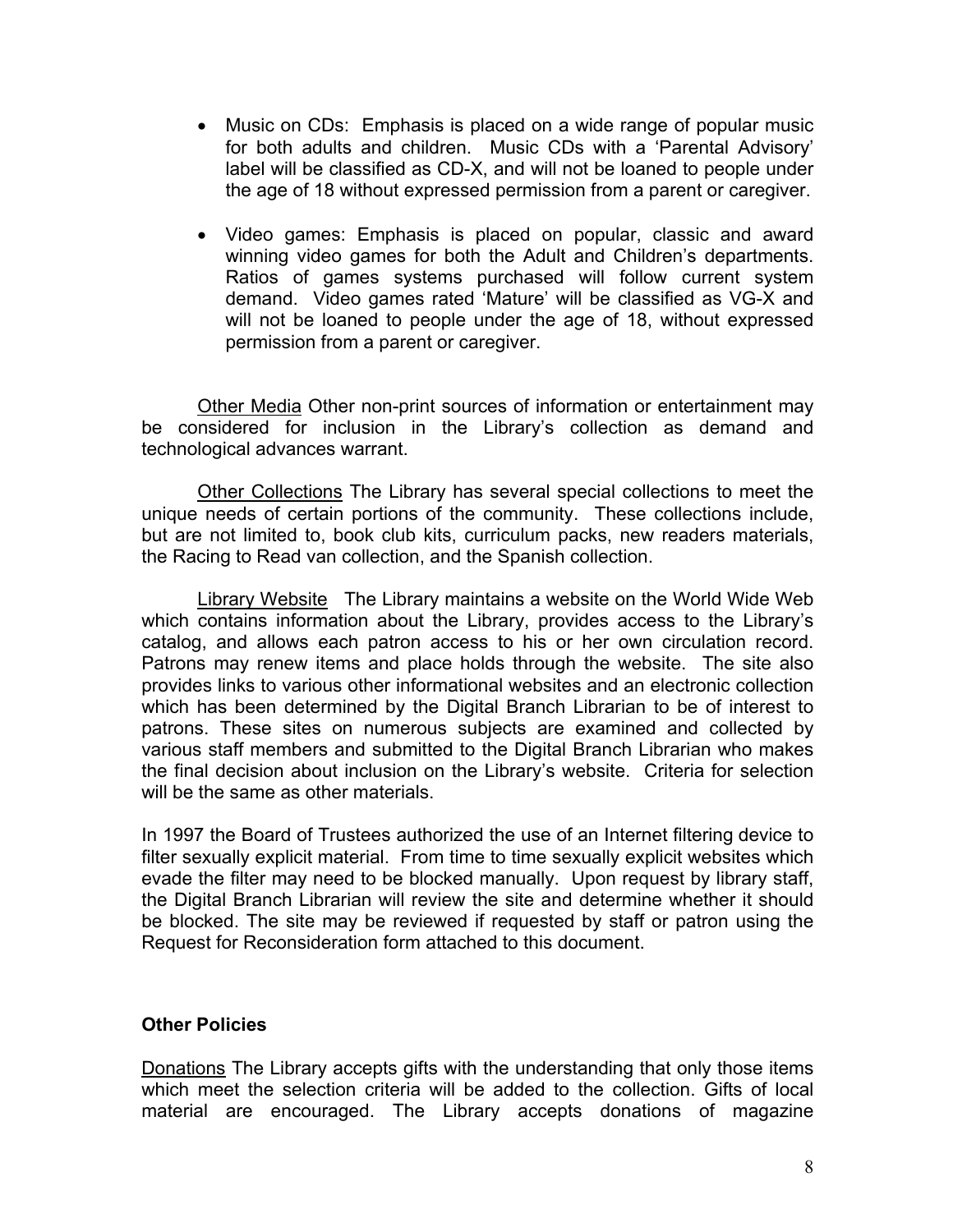subscriptions provided the magazine meets the criteria listed above. Donated magazines will be placed in an area designated for that purpose. These materials will not be cataloged or processed. They will not be listed in the Library's database nor will backfiles be kept. Gifts of out of date material, unneeded duplicates and items in poor physical condition will not be added to the collection. The Library reserves the right to dispose of donated material as it deems most appropriate. The Library cannot make a commitment to keep any materials on a special shelf or otherwise separate from the main collection, or to establish special conditions or policies for their use. Memorial and other cash donations intended to purchase material will be used to purchase items that are mutually satisfactory to the donor and the Library.

Format Changes. With advancements in technology, changes in format will continue to occur. Availability of materials in a particular format is subject to change. The Library staff considers use, demand, collection needs, and market availability in these purchasing decisions.

Multiple Copies The popularity of certain materials demands that multiple copies, and sometimes multiple formats, be purchased for the collection. Experience has determined that titles by certain popular authors will require multiple copies be purchased initially, often by way of standing orders. Duplicate copies of titles by popular authors in other formats such as large type and audio will be purchased when available. Sometimes this may be determined by patron requests for titles in various formats. The number of holds on popular titles is also monitored on a regular basis to determine if more copies will need to be purchased to reduce waiting times for patrons to receive these titles.

Reconsideration of Challenged Print or Non-Print Materials Once an item has been accepted as qualifying under the selection policies and criteria of the Kenton County Public Library, it will not be removed from the collection at the request of those who disagree with it unless it can be shown to be in violation of these policies and criteria. A form to be used if an item is challenged is appended at the end of this document. Completed Request for Reconsideration forms should be returned to the Director of the Library. The Director will appoint a committee to consider the challenged material and present a recommendation on the request. The Director will make the final decision regarding the material. The requestor may appeal the decision to the Board of Trustees.

Purchasing of Materials Most items for the collection will be purchased through approved vendors. Some items will be purchased directly from the publisher, such as Thorndike large print books. Other items that are available only online will be handled on a case by case basis. Generally, used items will not be considered for purchase by the Collection Development and Acquisitions departments. Self-published items will be purchased only when they meet the requirements of the Collection Development Policy.